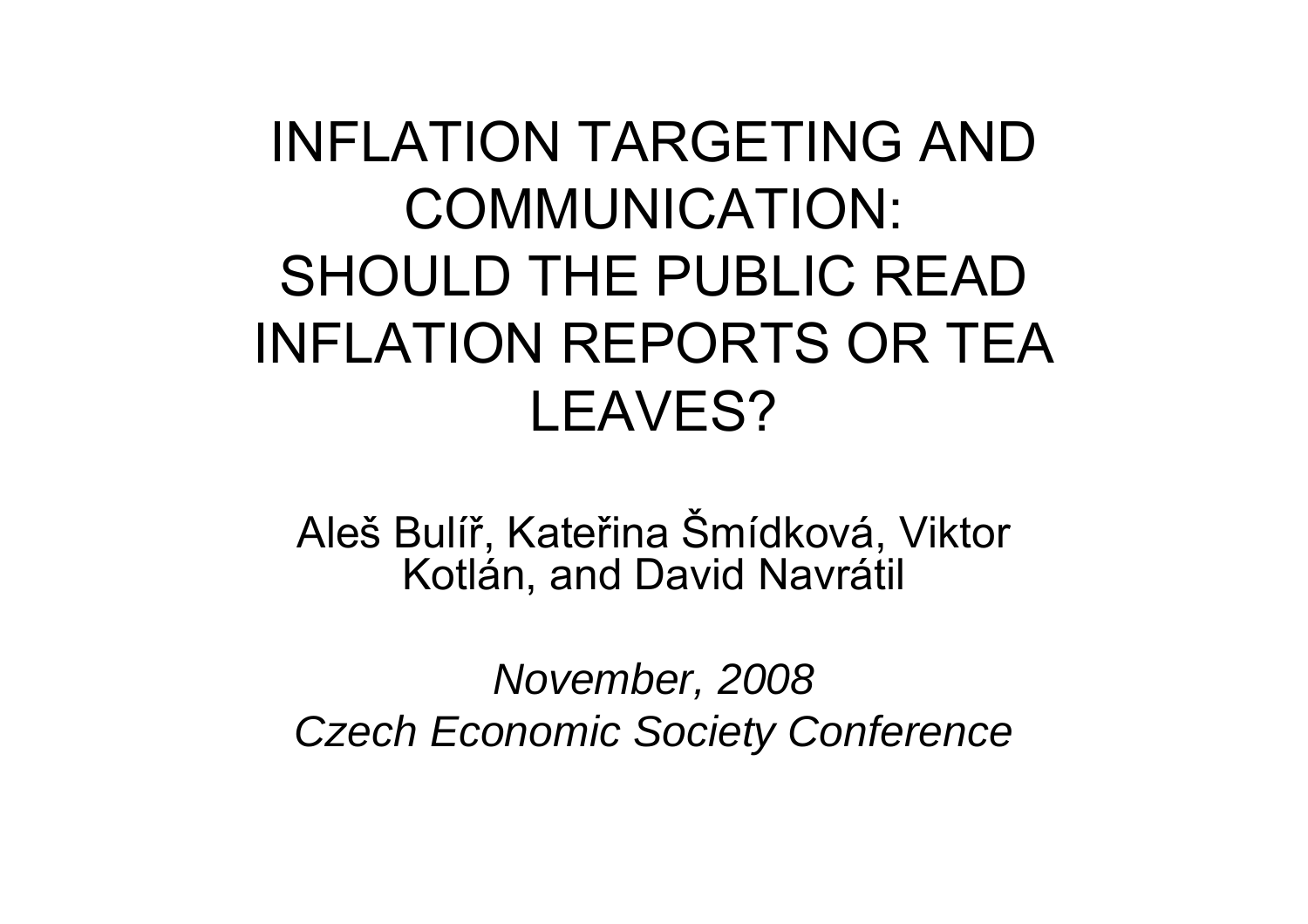

## Motivation

#### *"[…] major element of best-practice inflation targeting is the communications strategy."* Bernanke

*"Monetary policy that is easy to follow and understand […] is efficient"* The Riksbank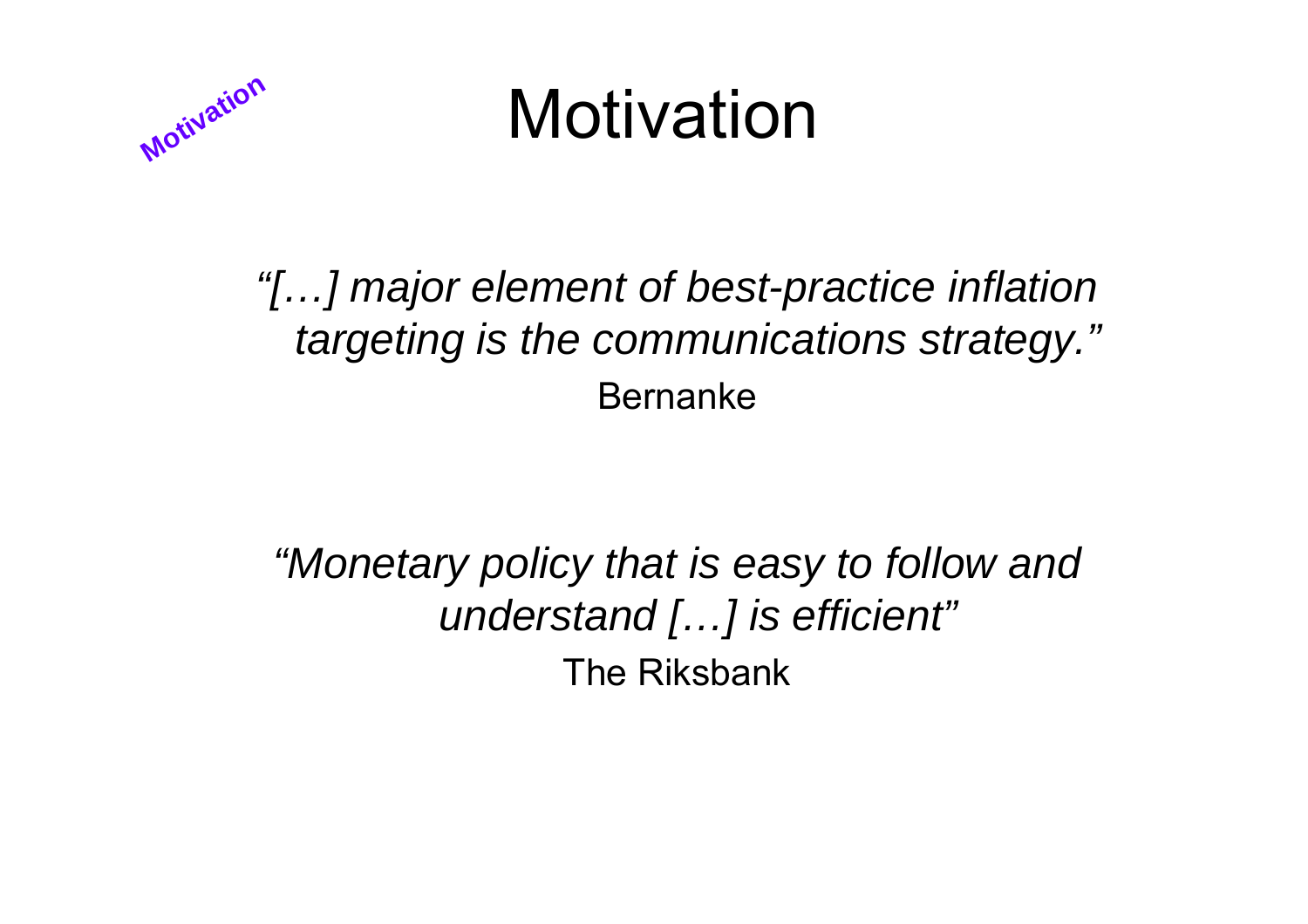

# Communication tools 1

There is a frame around which the communication about monetary policy is built.

Inflation-targeting central banks announce their inflation targets, produce (and publish) their inflation forecasts and change policy interest rates.

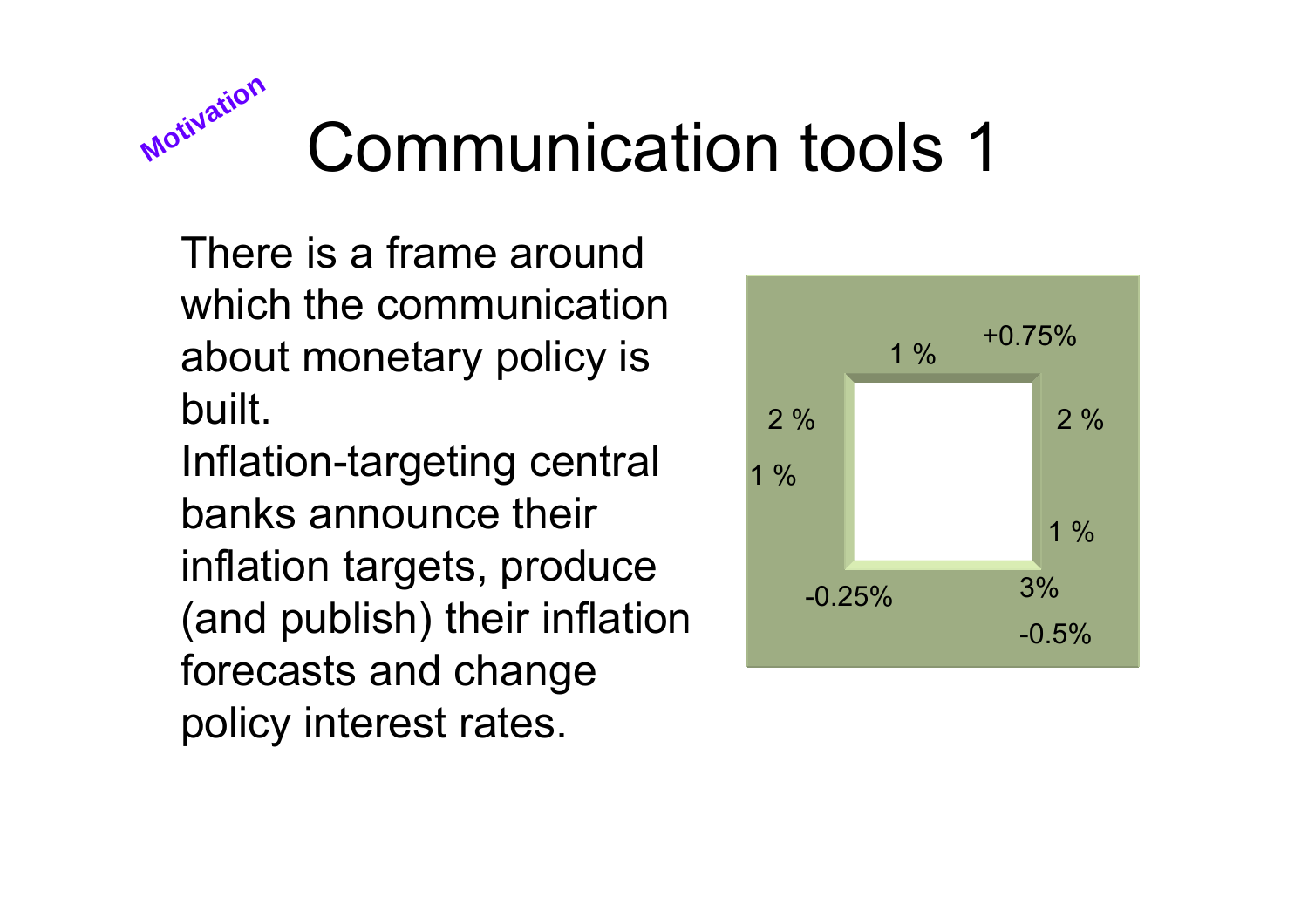

Inside this frame, a canvas is stretched.

Central banks provide verbal assessment of inflation risks and ex ante caveats in their quarterly inflation reports. This information is too complex to be captured in the numerical forecast.

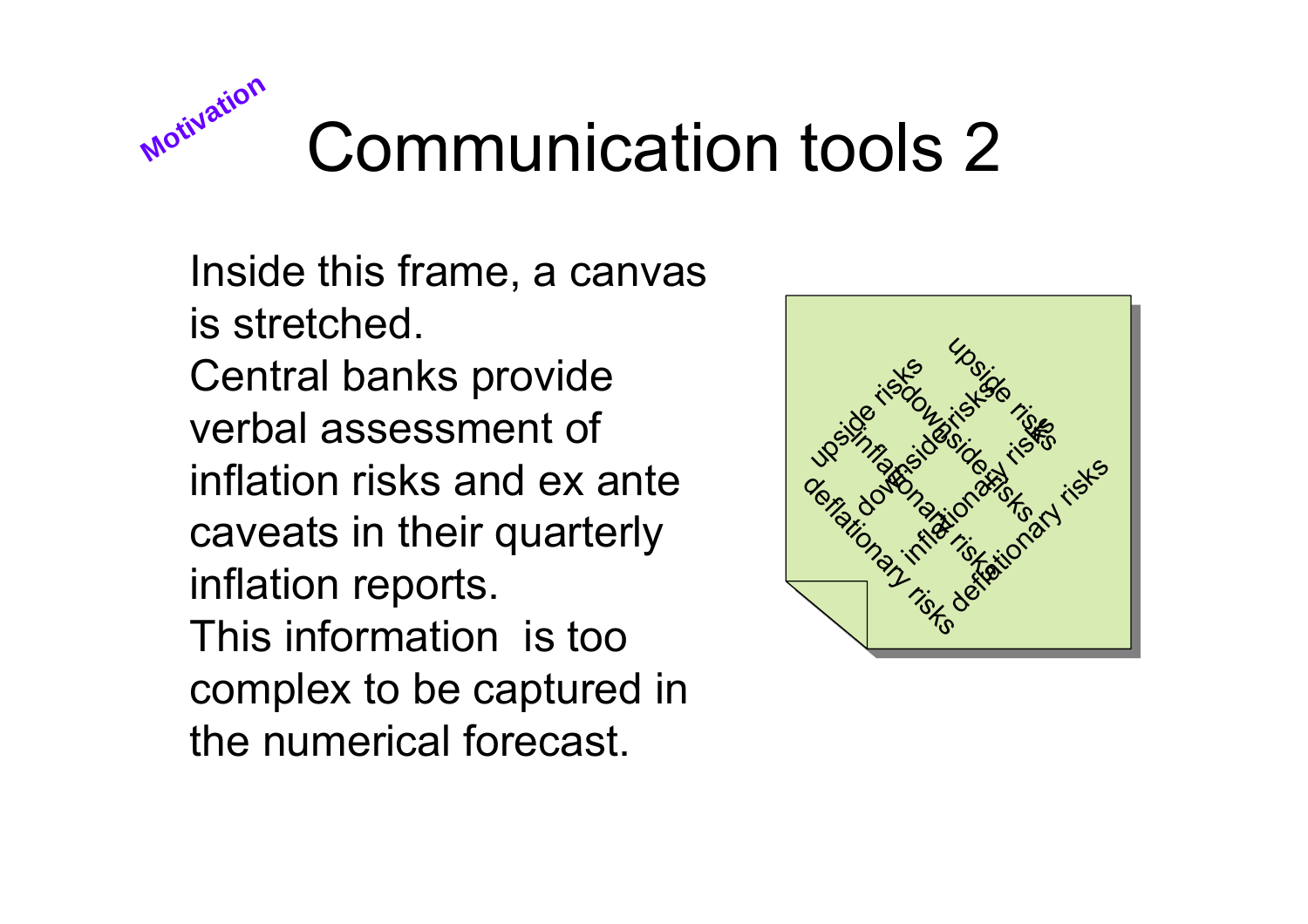

# Good communication

The frame and the canvas together create a painting. It is a nice one if the frame matches the canvas well. In other words, numerical (target, forecast, policy rates) and verbal (assessments of inflation factors in reports) communication tools are consistent.

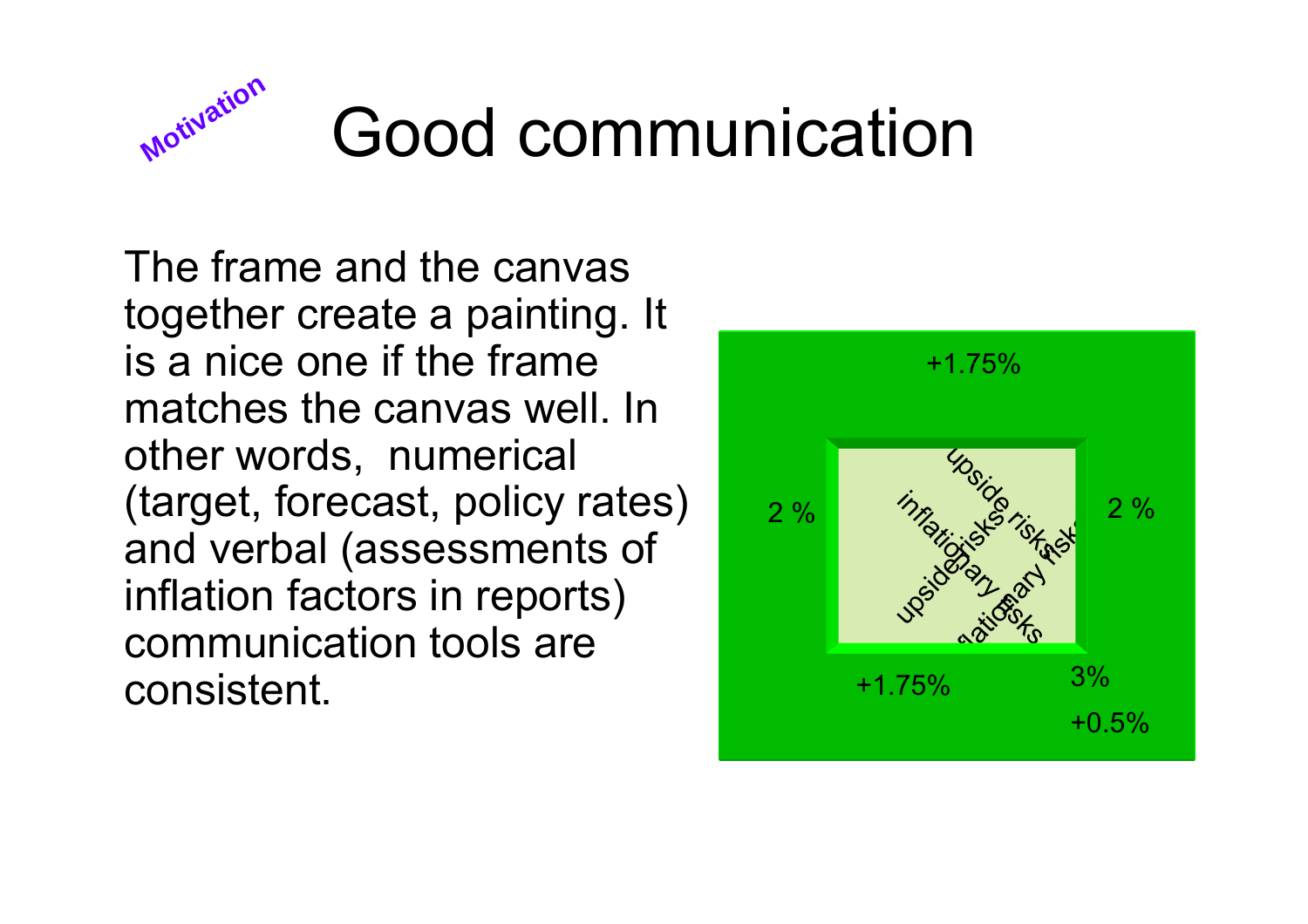

The frame and the canvas do not go together. One suggests inflation risks, the other deflation risks, or vice versa.

In other words, communication tools are not consistent. Inflation expectations are not anchored.

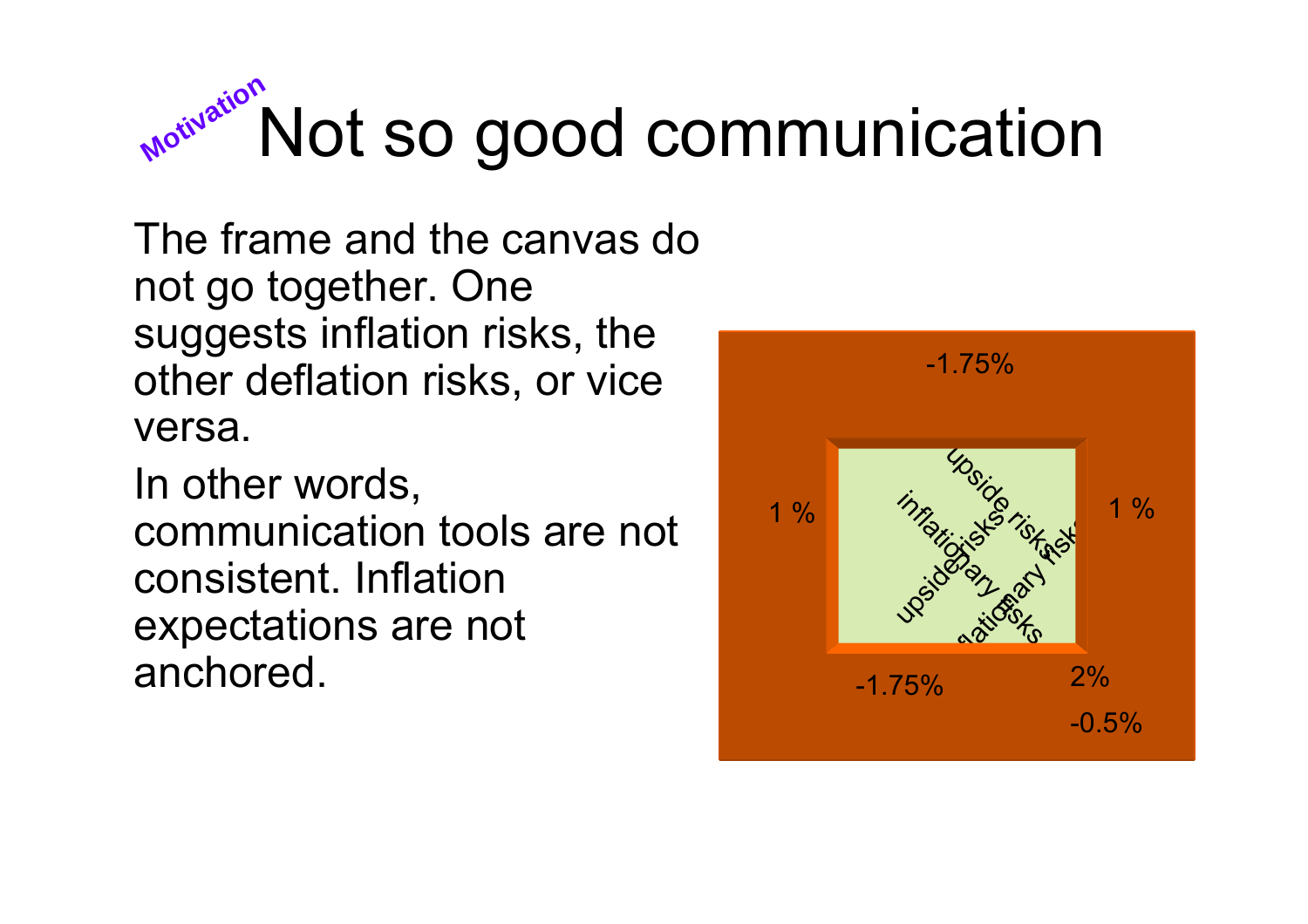

# Deficit in literature

- There is a deficit in literature, we need to measure better how well the frames match the canvas
- Frame described well by classics
	- –Svensson (1997)and (1999)
- Few cross-country evaluations of canvas
	- –Fracasso, Genberg, and Wyplosz (2003)
	- –Blinder and others (2001)
- Very few (narrative) studies on how the frame matches the canvas
	- – Svensson (2001) *Review of New Zealand monetary policy*
	- – Giavazzi and Mishkin (2006) *An evaluation of Swedish monetary policy 1995-2005*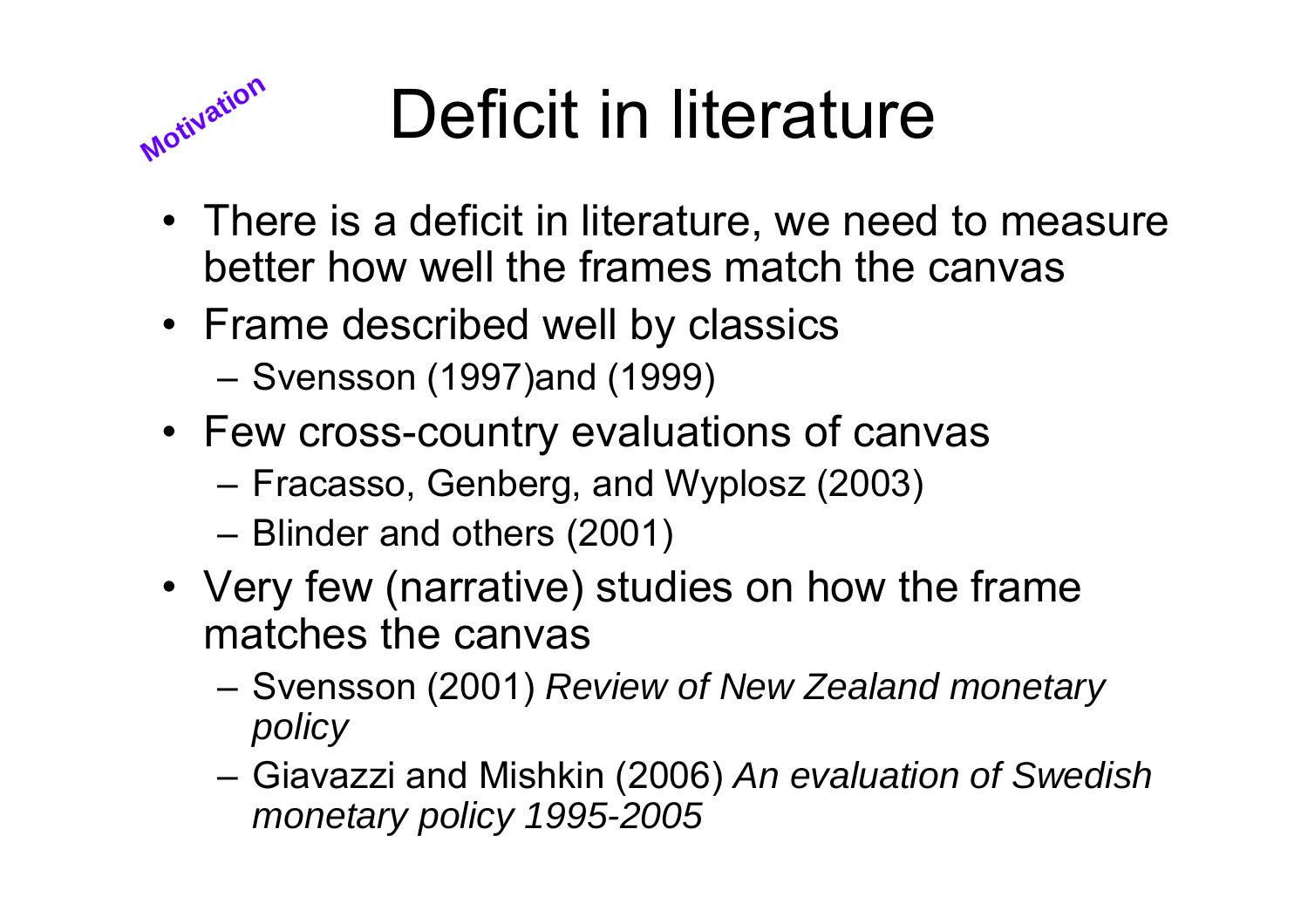#### Communication matters: The Tale of Two Countries**Tale of <sup>2</sup>**

- $\bullet$  Why do we need to measure? …because communication matters (it affects expectations)
- • Expectations do not automatically converge to the target
	- •Tight policies are not enough
	- $\bullet$ Good inflation track record is not enough
	- • Bad inflation track record does not prevent convergence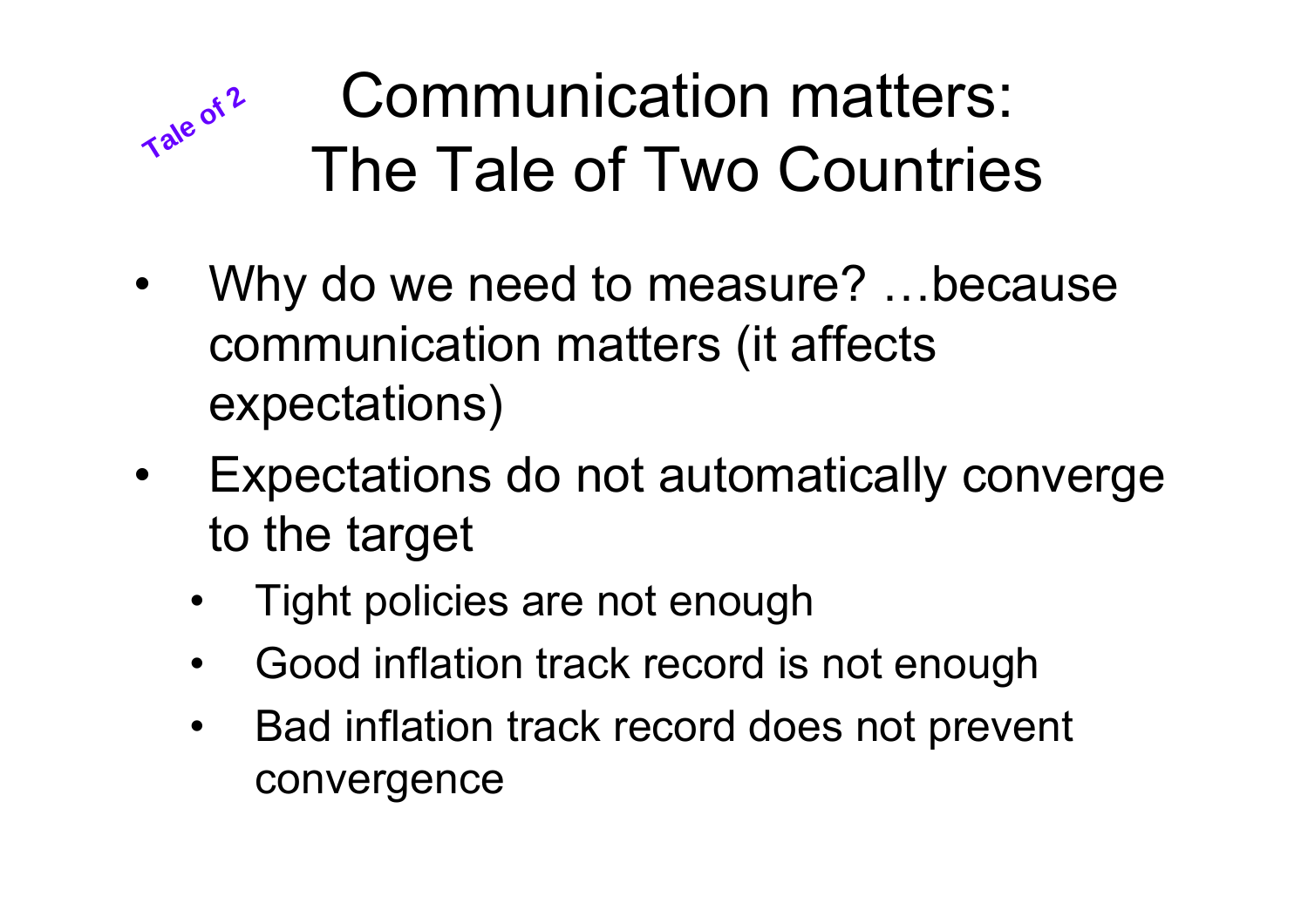

# Strategy of country X

- Successful disinflation
- But inflation expectations volatile
- Target not credible

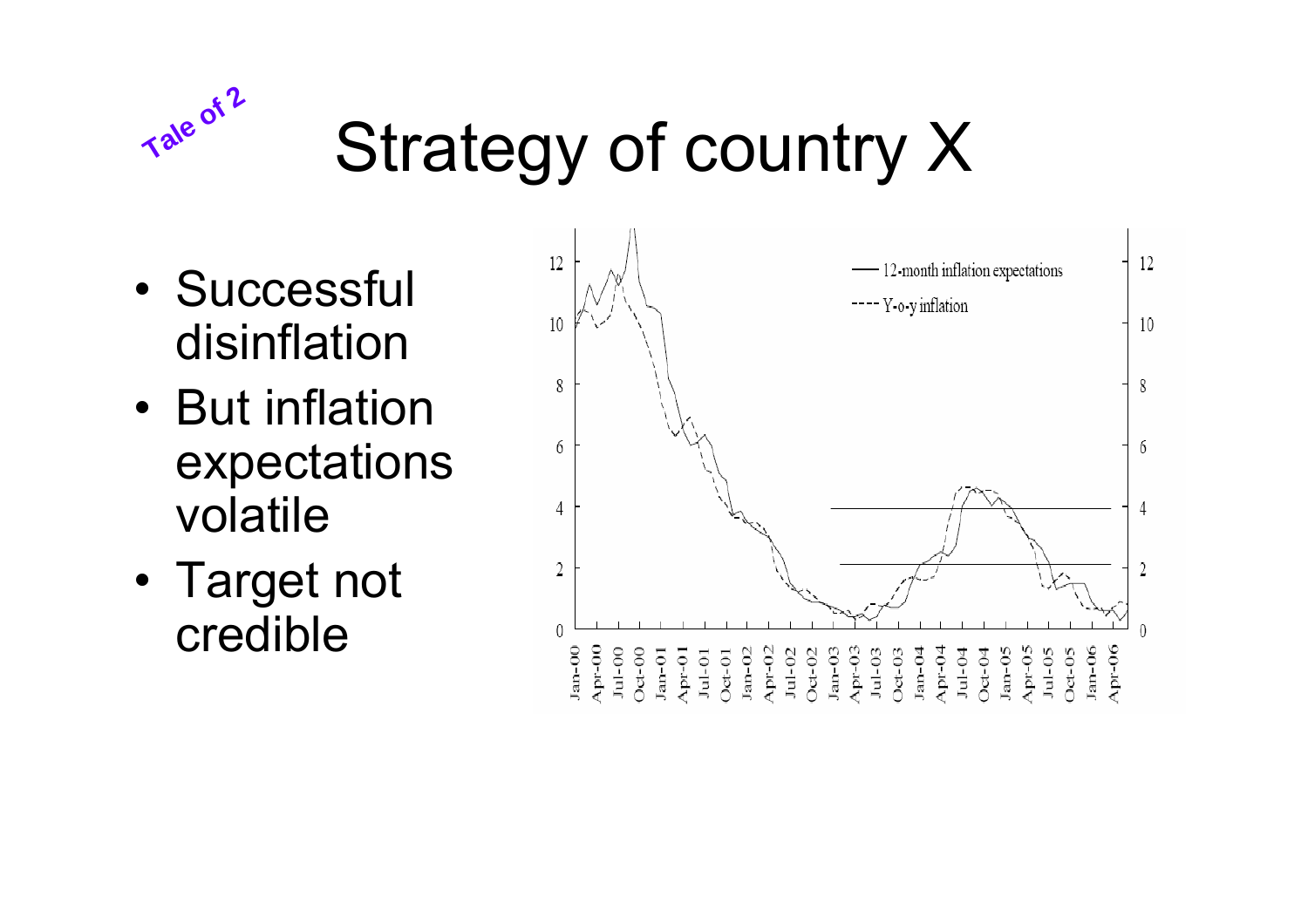

# Strategy of country Y

- Successful disinflation
- • Targeted inflation mostly below the target band
- Inflation forecasts point to the target

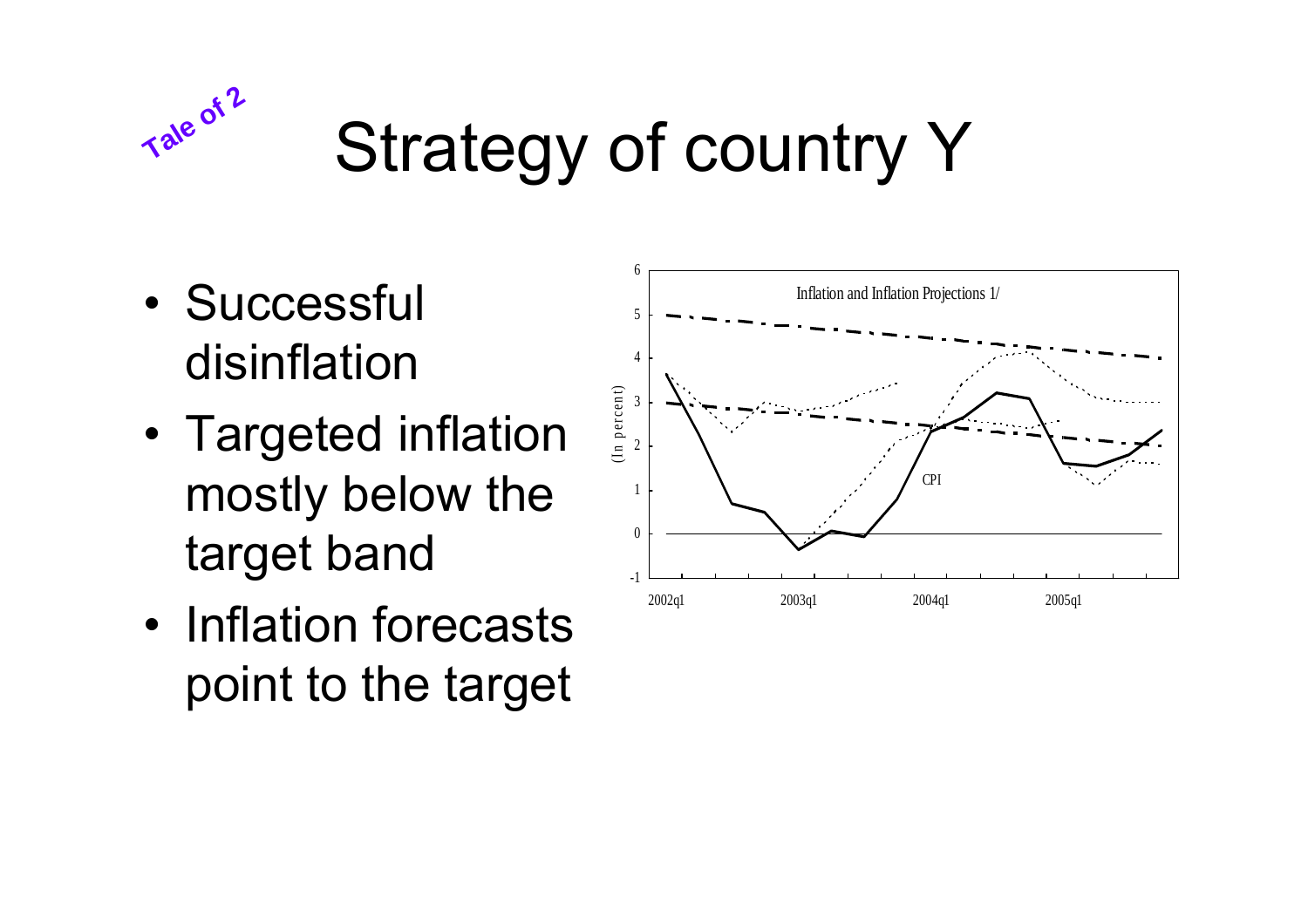# **Tale<sup>of</sup> 2** Expectations in country Y

- Long-run expectations dead on target
- ●Target is credible



#### **Did Y communicate better than X?**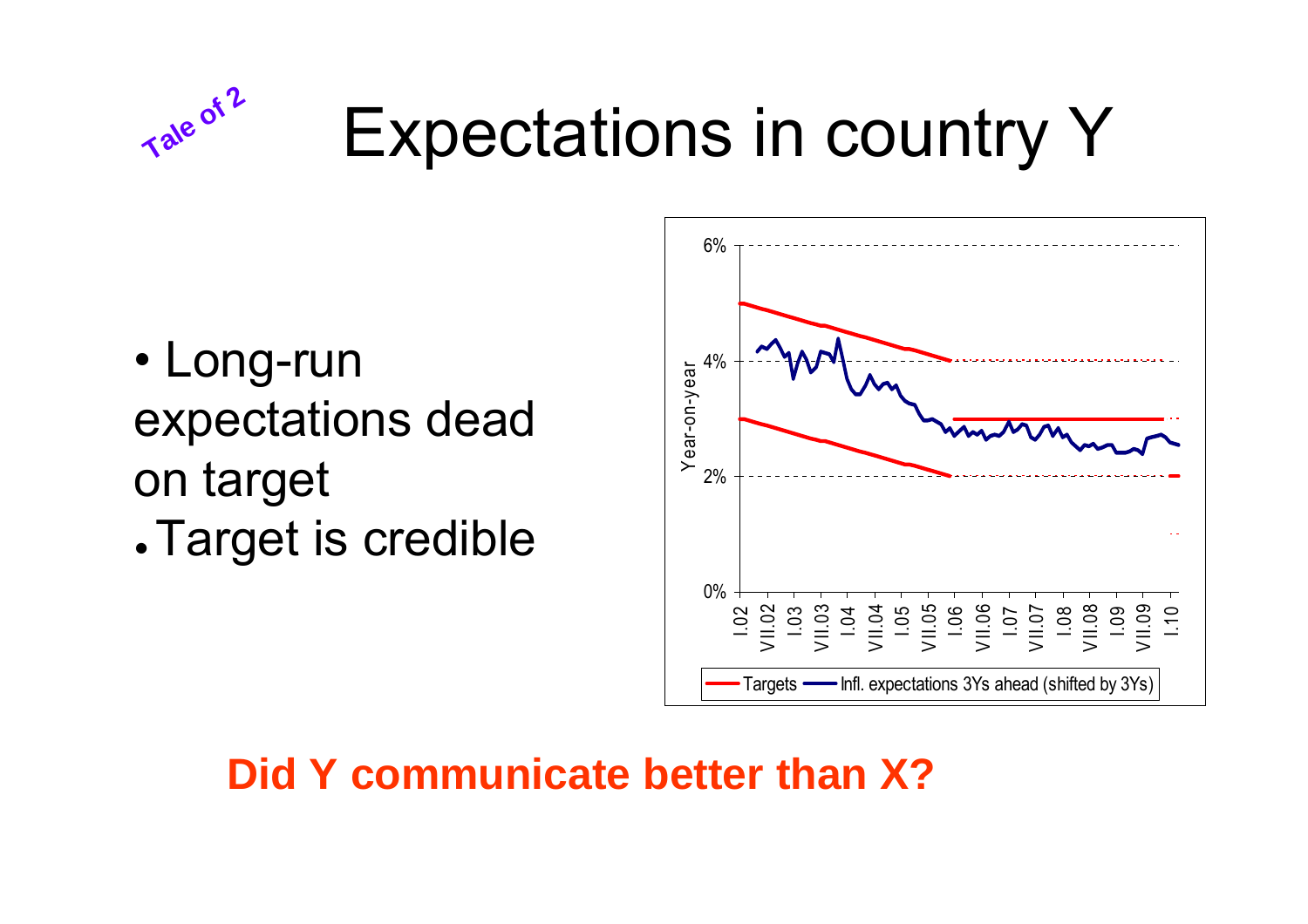## Our sample

| Methodology       |                  | Our sample                              |                                                       |                                                                                               |                                                                    |                                                                               |                                                       |  |
|-------------------|------------------|-----------------------------------------|-------------------------------------------------------|-----------------------------------------------------------------------------------------------|--------------------------------------------------------------------|-------------------------------------------------------------------------------|-------------------------------------------------------|--|
| Country           | Targeter<br>from | "Fully-<br>fledged IT" or<br>"IT lite"? | Frequency and<br>availability of Inflation<br>Reports | Type of inflation<br>forecast                                                                 | Average<br>inflation <sup>1</sup><br>and type<br>of price<br>index | Openness<br>(Exports and<br>imports as a<br>percentage of<br>GDP <sup>1</sup> | GDP per<br>capita in<br>constant<br>US S <sup>1</sup> |  |
| Chile             | 1991             | Fully-fledged                           | Three times a year;<br>http://www.bcentral.cl         | Conditional on<br>unchanged policy<br>rates                                                   | 2.6<br><b>CPI</b>                                                  | 69.1                                                                          | 9,859                                                 |  |
| Czech<br>Republic | 1998             | Fully-fledged                           | Four times a year;<br>www.cnb.cz                      | Conditional on<br>unchanged policy<br>rates until<br>mid-2002.<br>unconditional<br>thereafter | 2.3<br><b>CPI</b>                                                  | 133.1                                                                         | 16,759                                                |  |
| Hungary           | 2001             | Lite                                    | Four times a year;<br>www.mnb.hu                      | Conditional on<br>unchanged policy<br>rates and<br>exchange rates                             | 5.9<br><b>CPI</b>                                                  | 131.9                                                                         | 14,597                                                |  |
| Poland            | 1999             | Lite                                    | Four times a year;<br>www.nbp.pl                      | No reference to<br>quantitative<br>forecasts                                                  | 2.8<br><b>CPI</b>                                                  | 67.9                                                                          | 11,428                                                |  |
| Sweden            | 1993             | Fully-fledged                           | Four times a year;<br>www.riksbank.com                | Conditional on<br>unchanged policy<br>rates                                                   | 1.5<br><b>CPI</b>                                                  | 84.2                                                                          | 27,630                                                |  |
| Thailand          | 2000             | Fully-fledged                           | Four times a year;<br>www.bot.or.th                   | Conditional on<br>unchanged policy<br>rates                                                   | 2.3<br>CPI and<br>"core"<br>inflation                              | 131.4                                                                         | 7,065                                                 |  |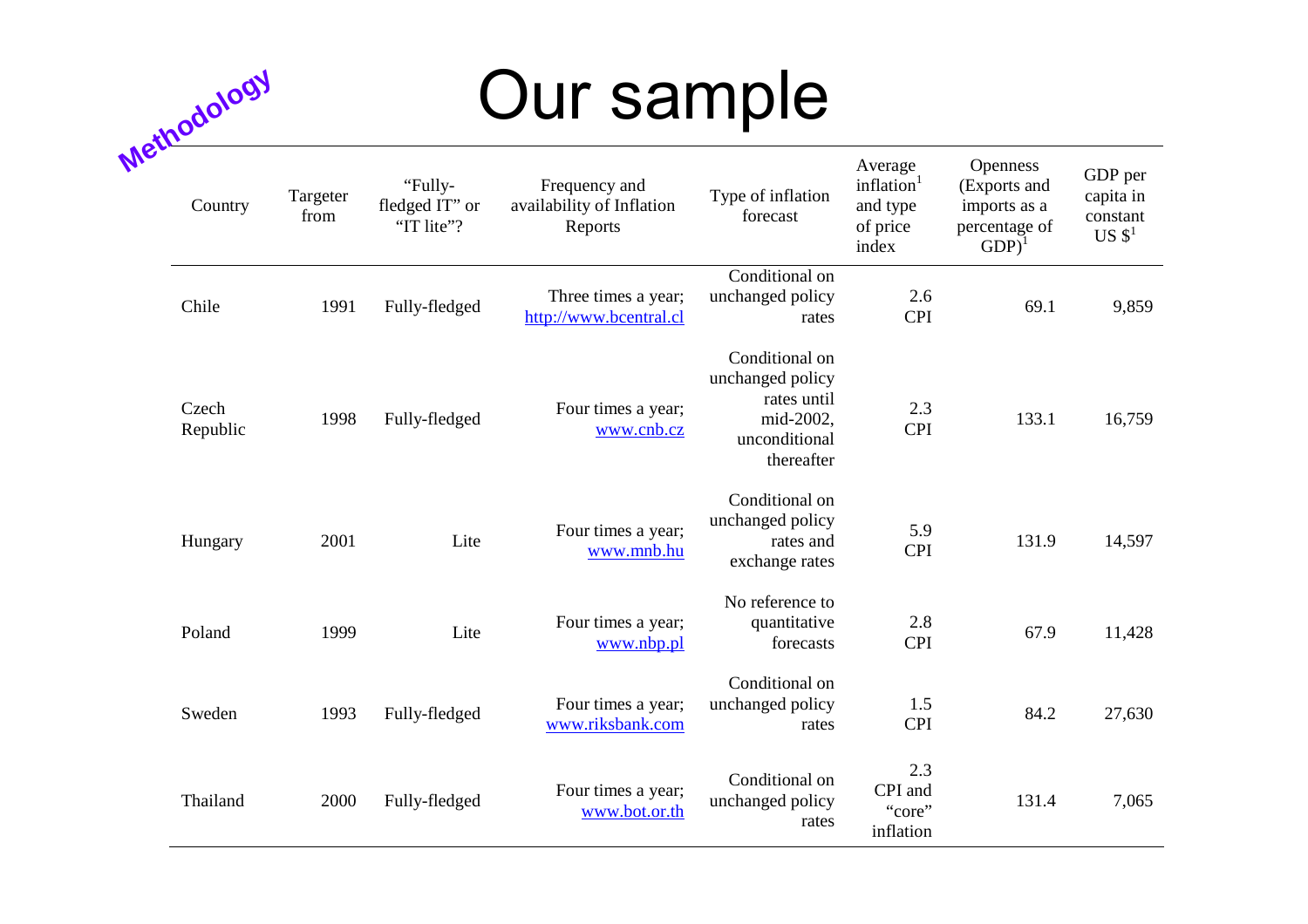#### Measuring communication **Methodology**

We do it in steps:

- 1. Check *the deviation of inflation forecast from target* for the likely direction of monetary policy (plug in a policy rule)
- 2. Compare the likely direction of monetary policy with actual policy to get *implied inflation risk* (as seen by the public)
- 3. Scrutinize verbal assessments for inflation factors to get *comprehensive risk (*more than 140 ! inflation reports scrutinized)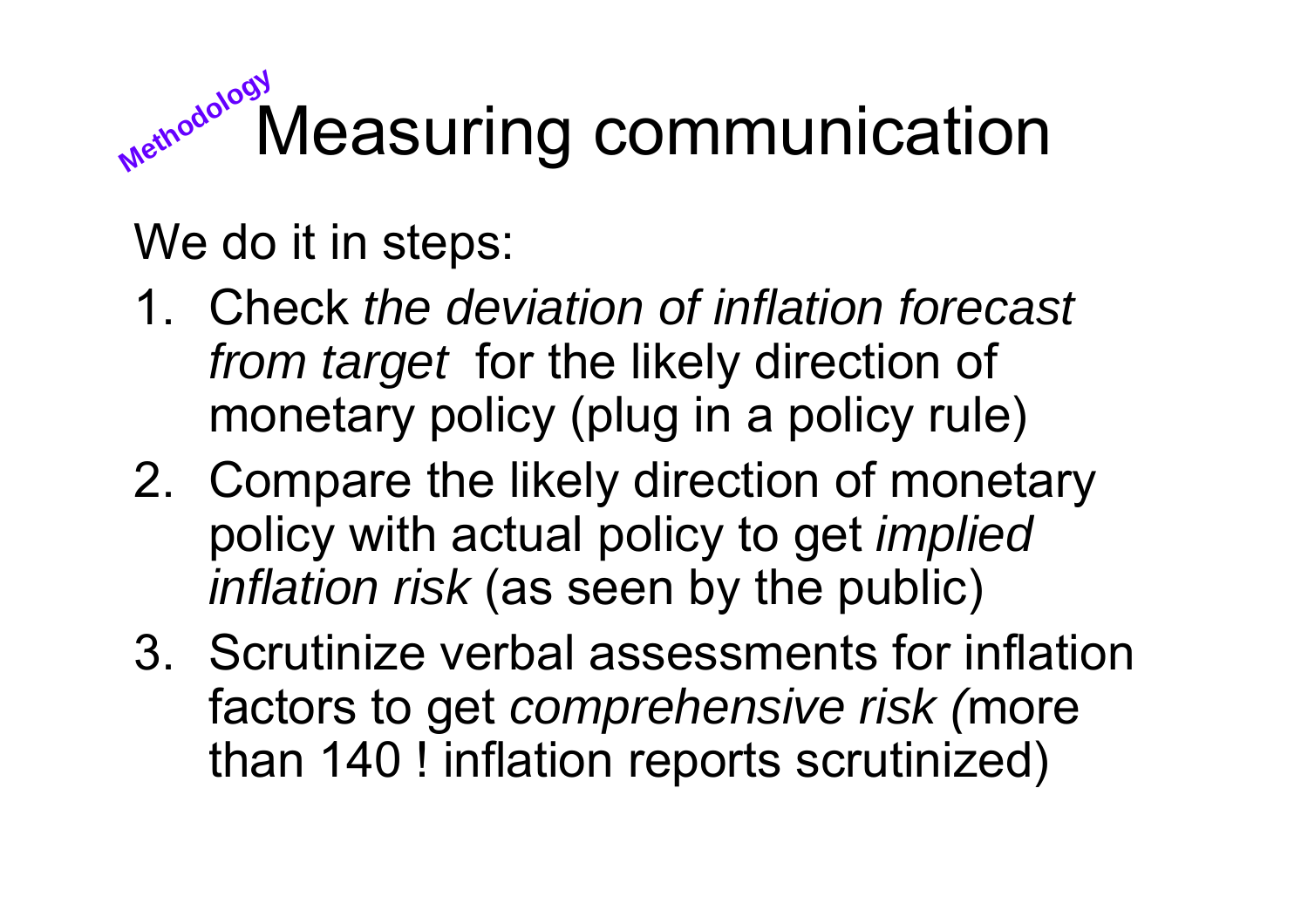

## How does it work?



- 1. Forecast above target  $\rightarrow$  the policy rule (estimated by public) suggests tightening
- 2.  $\,$  CB does not tighten  $\rightarrow$ public suspects implicit downside risks
- 3. Public goes to the library and reads inflation report that lists (does not list) downside risks to inflation  $\rightarrow$ no confusion (confusion) due to (in) consistent communication tools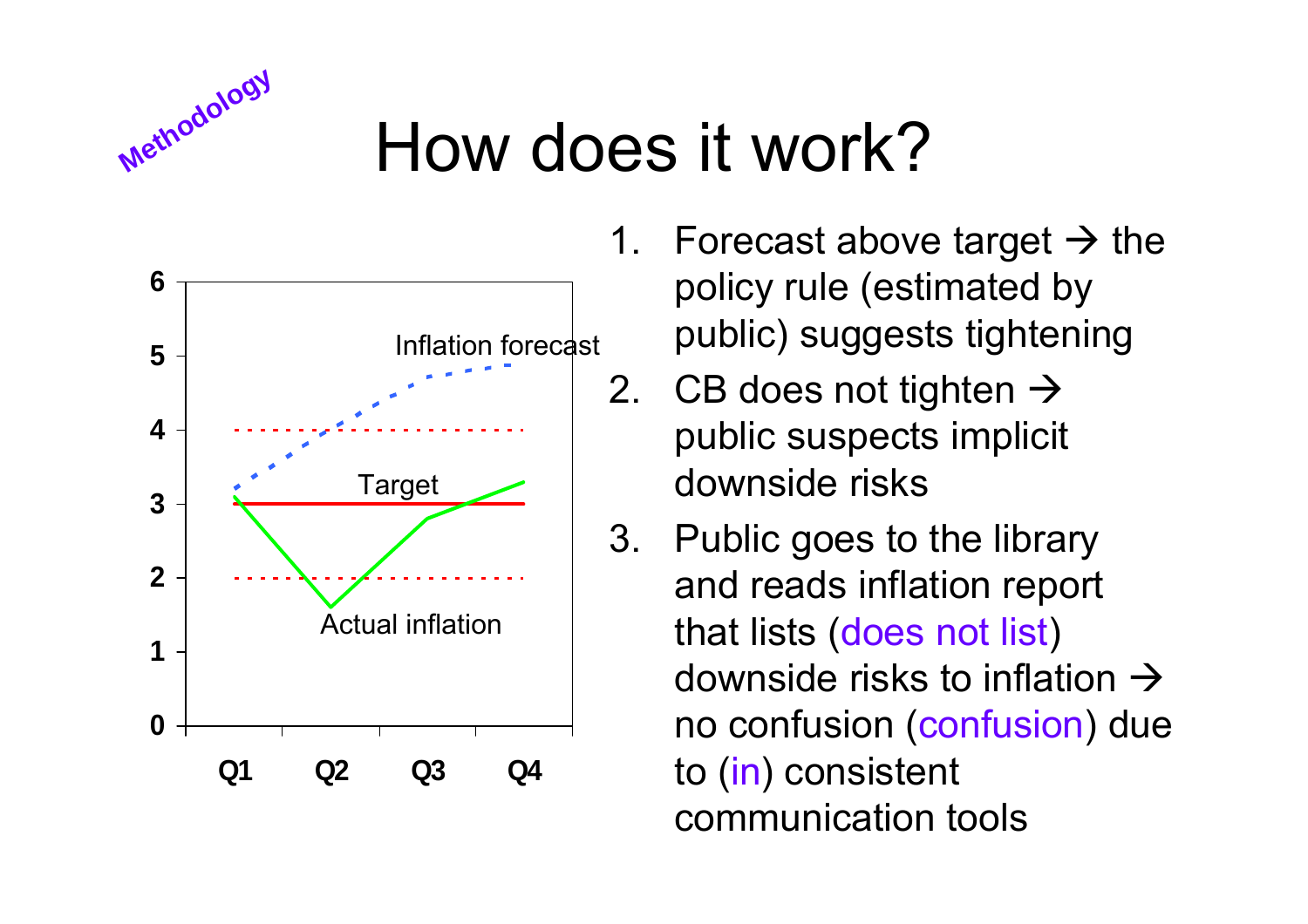

## Implied inflation risk

Plug an observed policy rate change into estimated policy rule to get inflation forecast implied by policy makers:

$$
\pi^{F,P}_{t+j} = \frac{\Delta i_t}{(1-\gamma)\delta} + \frac{i_{t-1} - i^n}{\delta} + \pi^*
$$

Compare with the inflation-report forecast (CB):

$$
\pi_{t+j}^{F,P} - \pi_{t+j}^{F,CB} = \frac{\Delta i_t}{(1-\gamma)\delta} + \frac{i_{t-1} - i^n}{\delta} - \left(\pi_{t+j}^{F,CB} + \pi^{*}\right)
$$

Negative (positive) number signals that policy makers worked with implied downside (upside) inflation risk.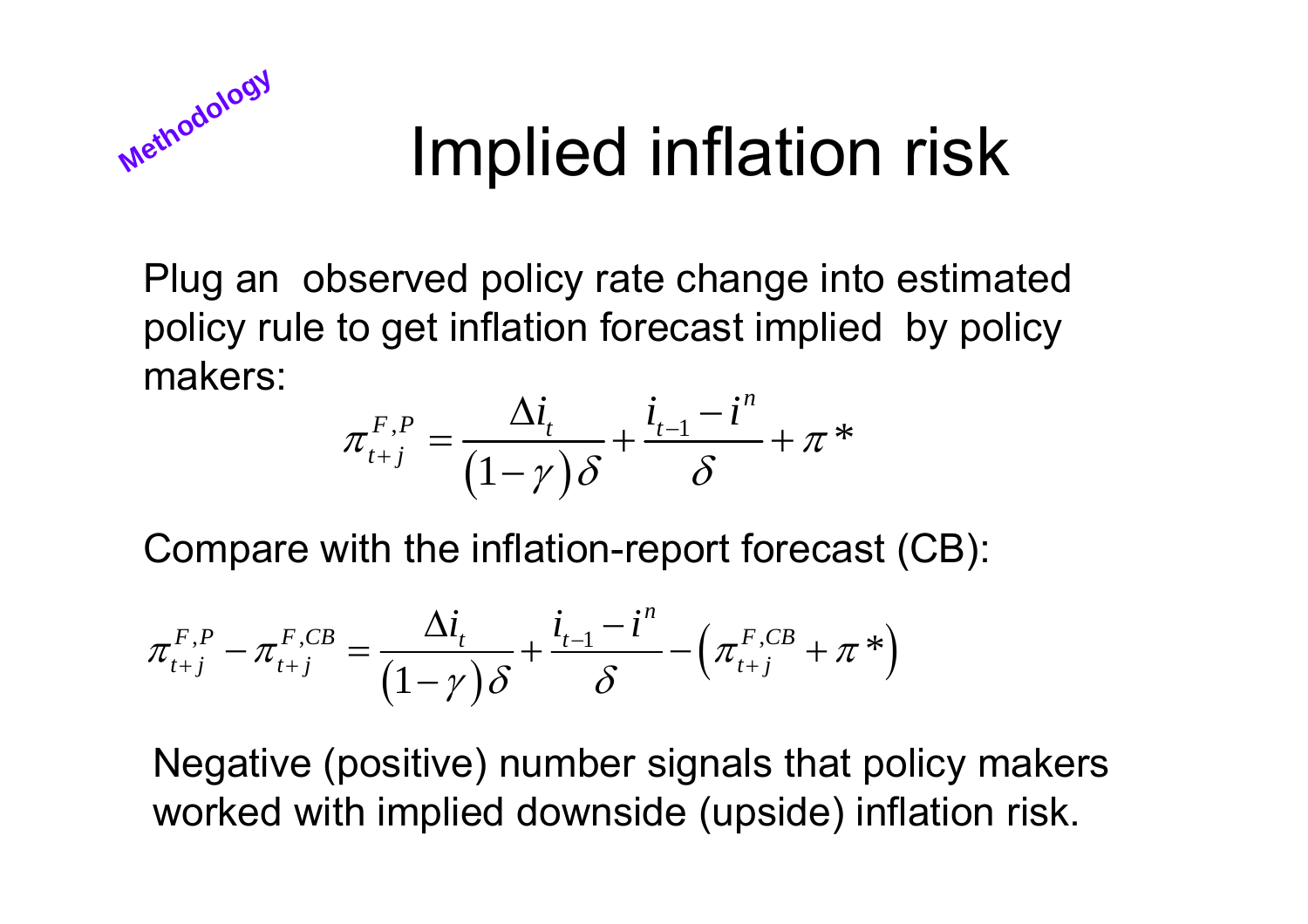#### Czech Republic: Identifying implied risks **Methodology**



Implied risks not frequent (logical value for consistent policy rarely = -1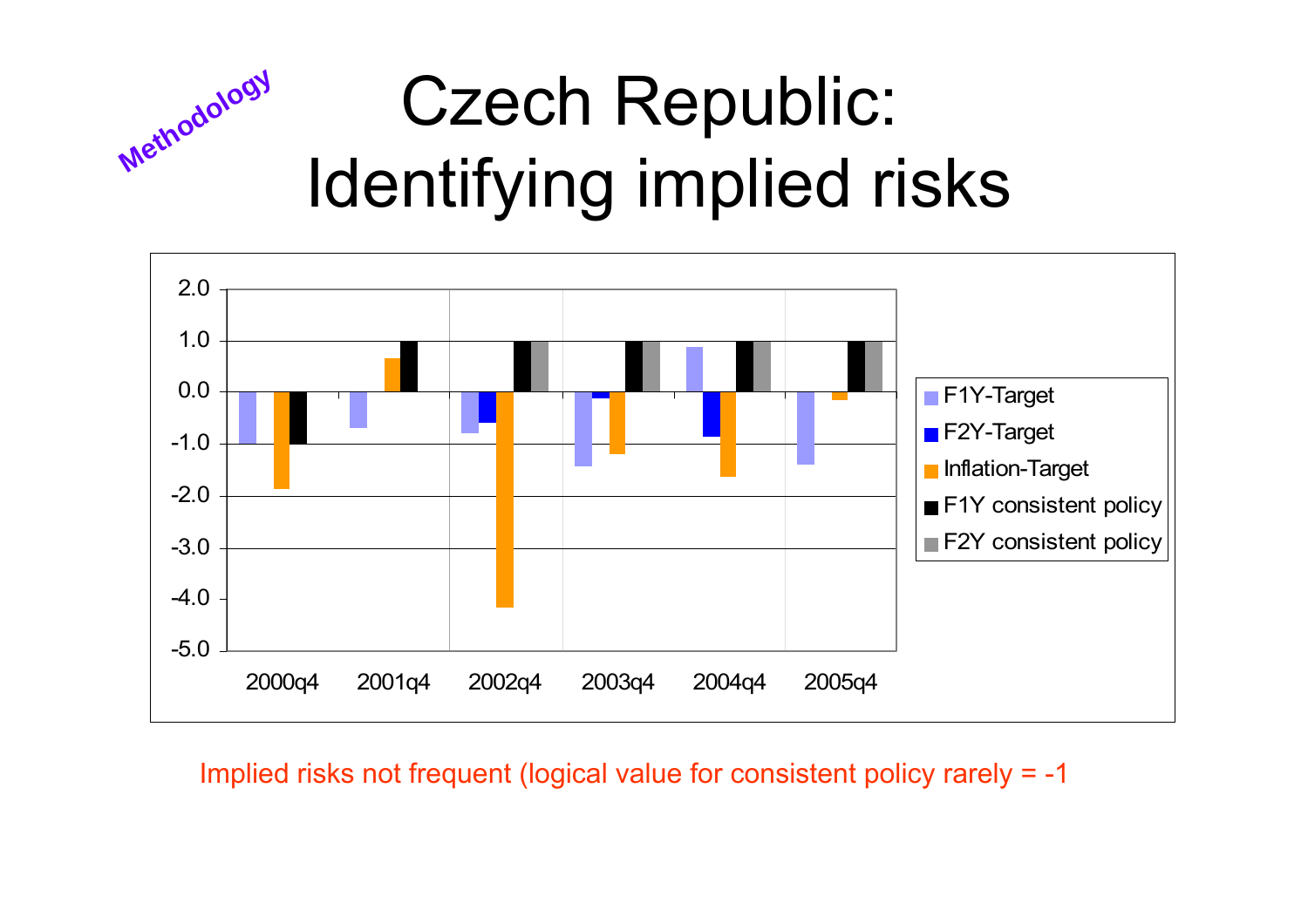## Distilling verbal assessments **Methodology**

- • Read inflation reports and transform all verbal assessments into an index like measure of inflation factors
- • Comprehensive risk shows if there were demand/supply/external inflation/deflation factors mentioned frequently in the report
- Factors can cumulate or neutralize each other
- We work with the aggregate measurer to compare implied and comprehensive risks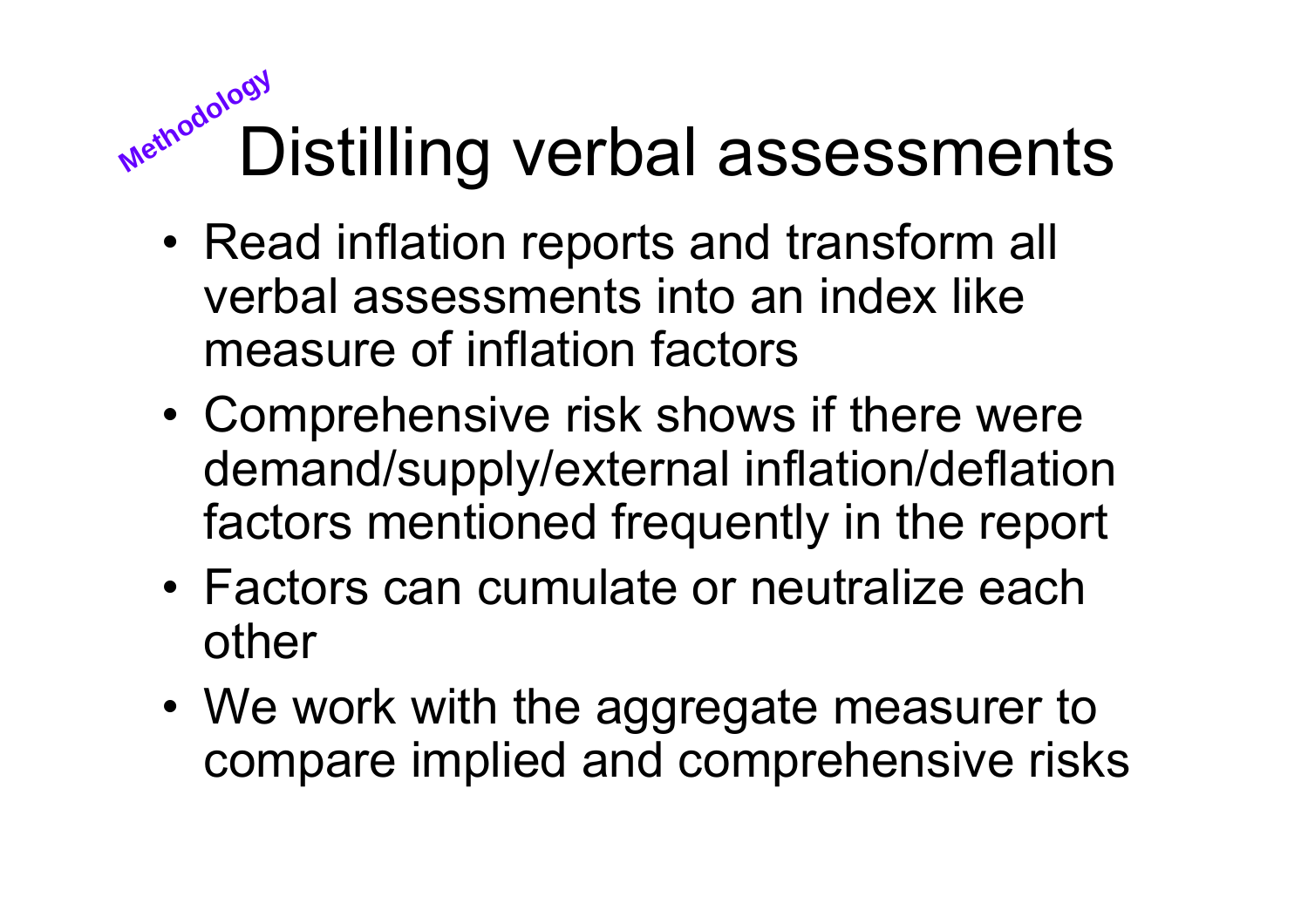#### Czech Republic: Indexes of verbal assessments **Methodology**

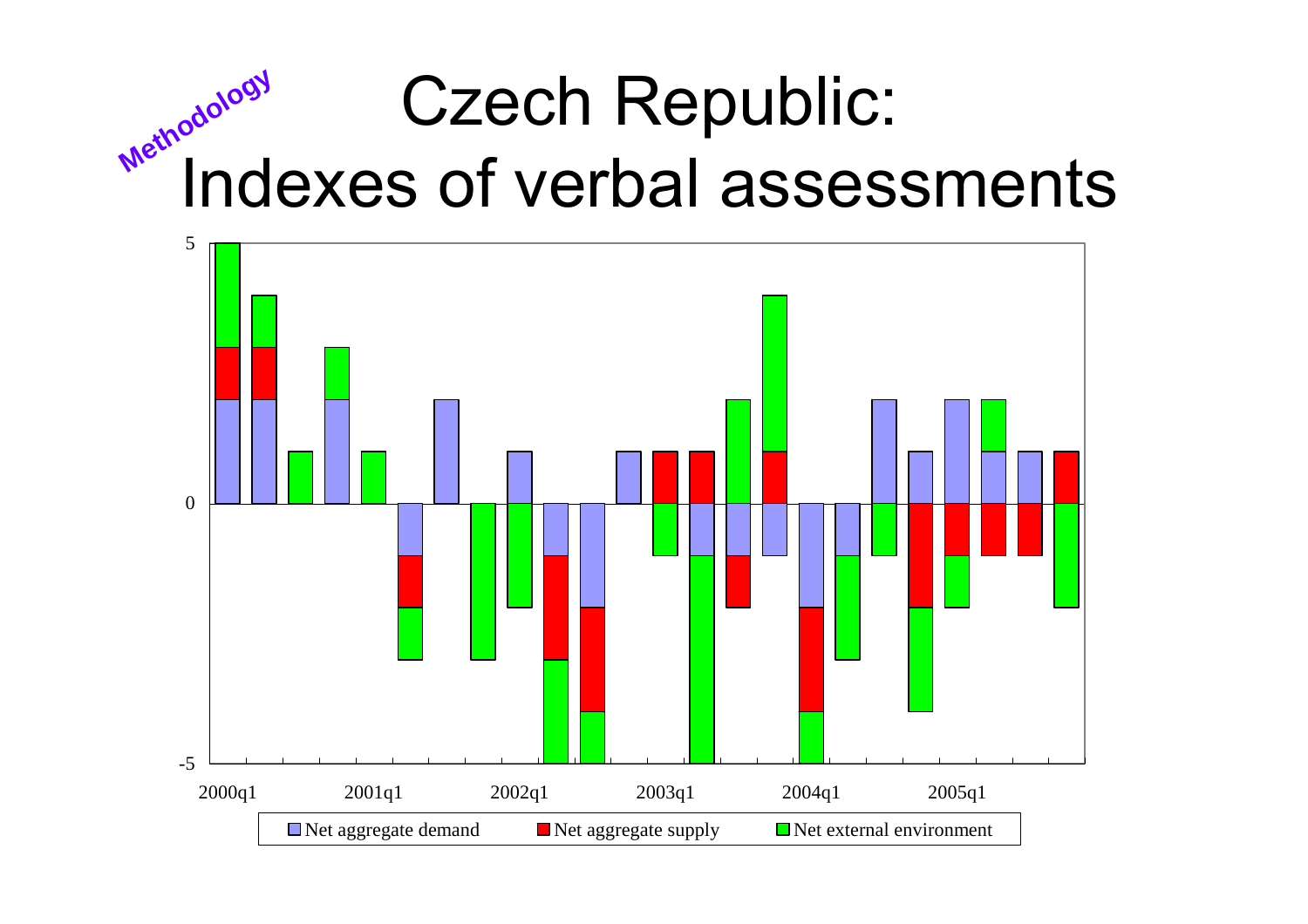

# Results Our findings

- • **In half of the cases, decisions explained solely by target and forecast**
- $\bullet$  **In half of the cases, public needs to go to the library (and read inflation report)**
- **14% of the cases: decisions remain confusing with full information**

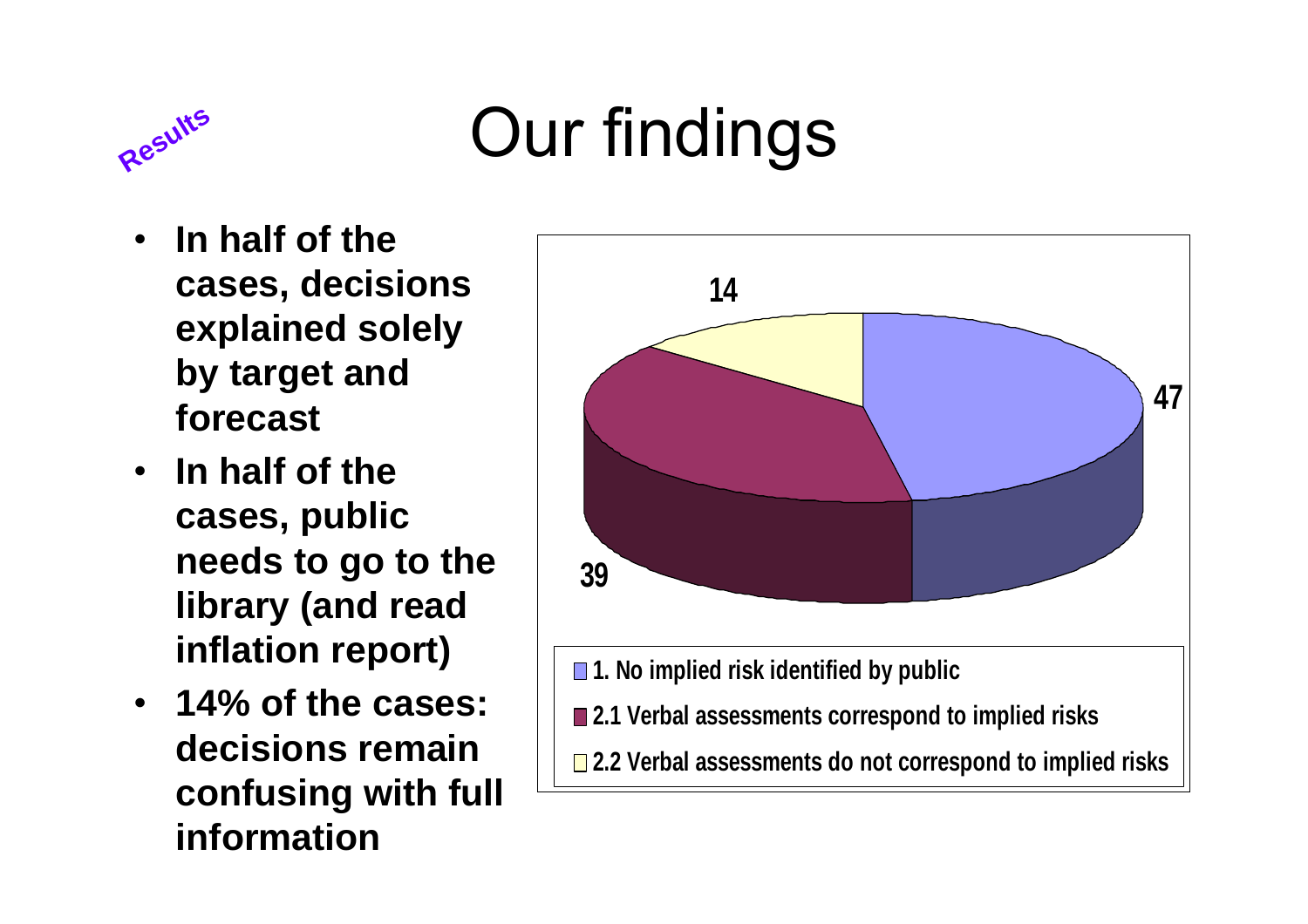

# **Country cases differ**

| Description (% of cases)                                     | Ch | <b>CR</b> | HU | P <sub>O</sub> | <b>SW</b> | TH |
|--------------------------------------------------------------|----|-----------|----|----------------|-----------|----|
| 1. No implied risk identified by public                      |    | 50        | 33 | 33             | 100       | 33 |
| 2. Implied risk identified by public                         |    | 50        | 67 | 67             | $\theta$  | 67 |
| 2.1 Verbal assessments correspond to<br>implied risks        |    | 33        | 33 | 67             | $\Omega$  | 50 |
| 2.2 Verbal assessments do not correspond to<br>implied risks |    | 17        | 33 | $\overline{0}$ | $\Omega$  | 17 |
| Memo: on-target inflation cases                              | 67 | 33        | 67 | $\theta$       | 50        | 50 |

Some reports are more confusing (HU) than others (SW)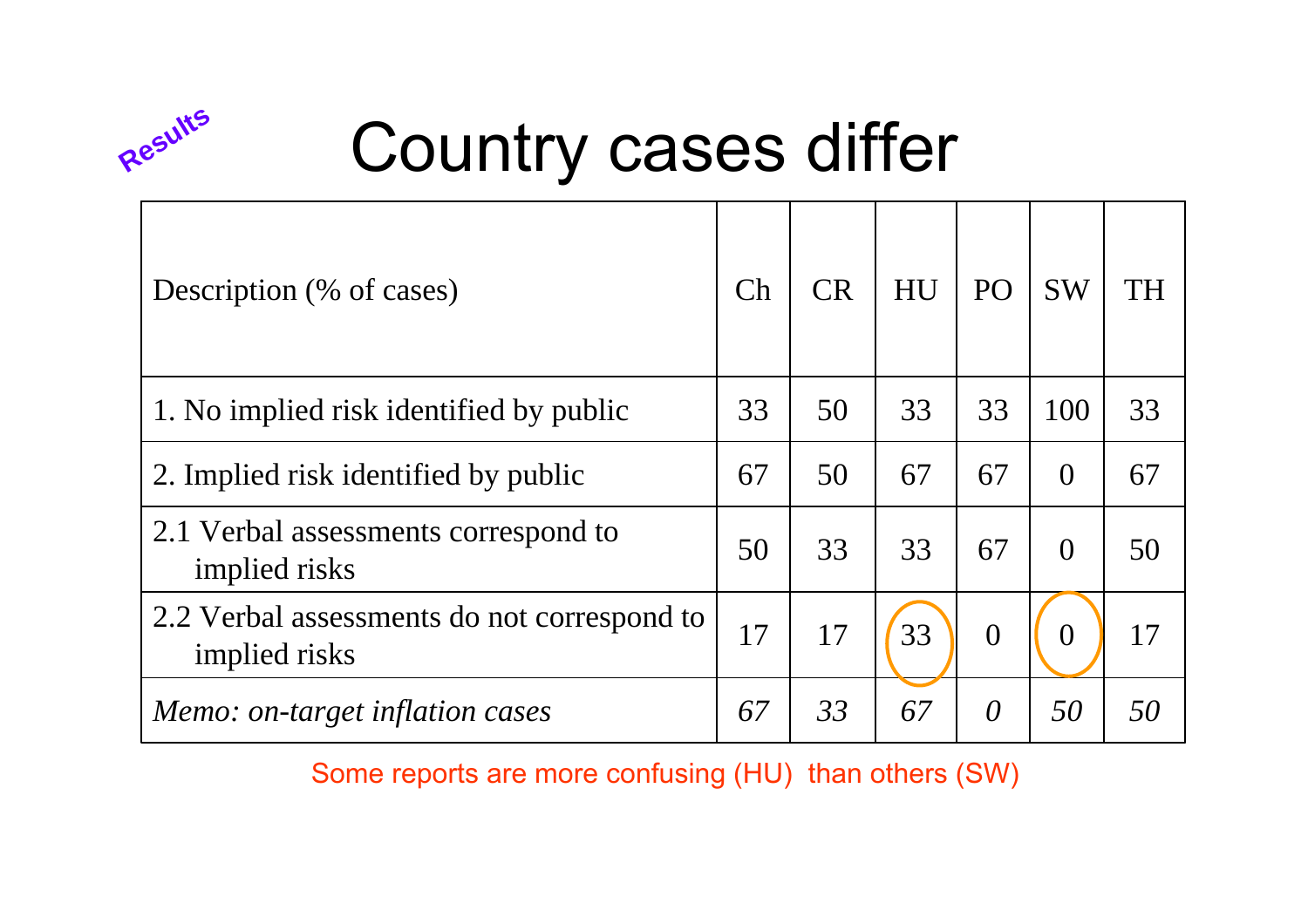# **Results**

# Surprises and confusions

- • Confusions are relatively rare (14% of the cases)
- • Surprises are more frequent than confusions (central banks failed to anticipate correctly 40% of all inflation outturns)
- • No country stands out as either "great" or "horrible" communicator
- •No country stands out as either "great" or "horrible" forecaster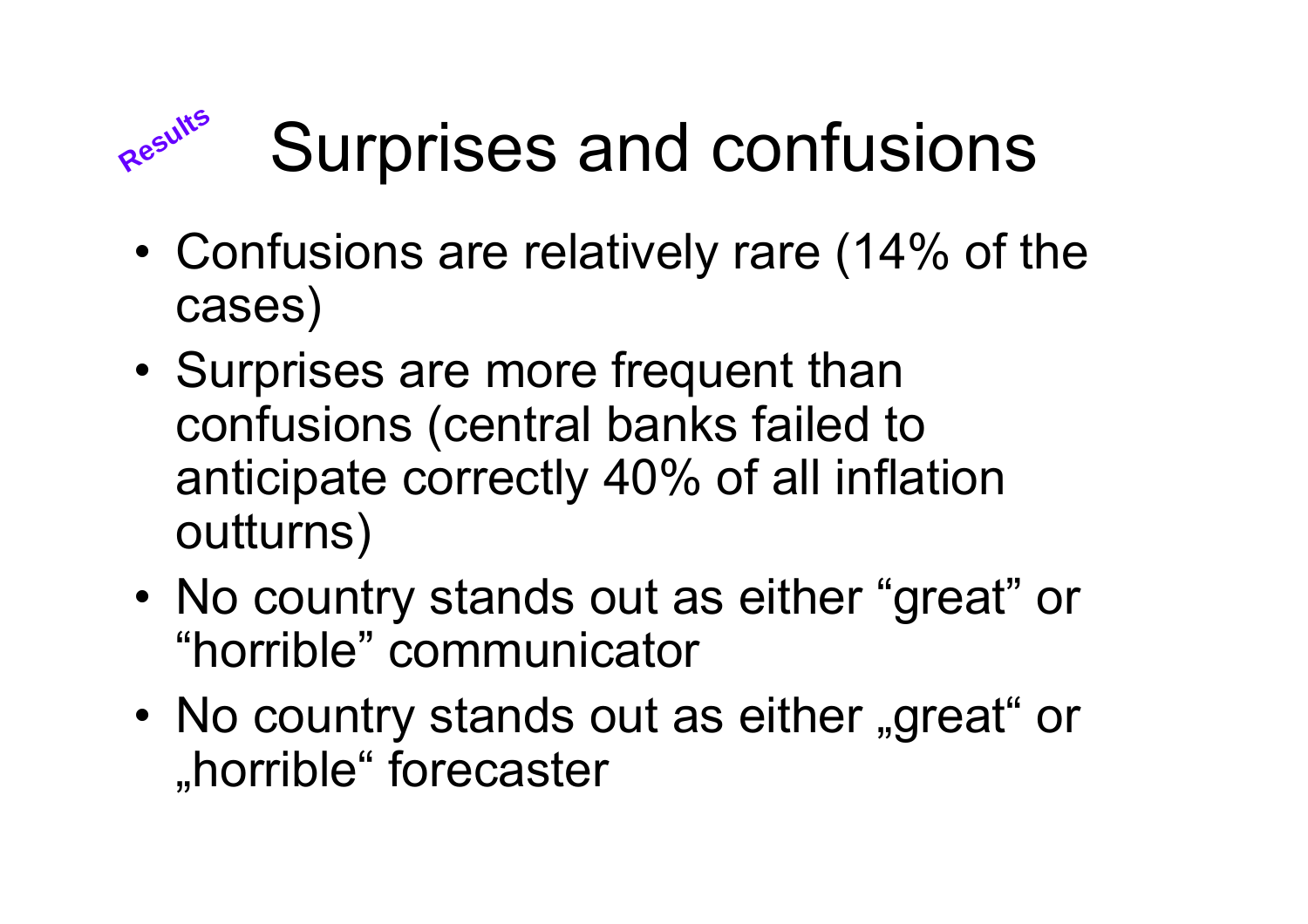

## Robustness checks

Our results are little affected by

- Reasonable changes in the rule parameters
	- – Unreasonably aggressive rule generates fewer surprises
- •Using period average instead of end-period
- • Sample exclusions
	- – Sample results are not much different from individual-country results